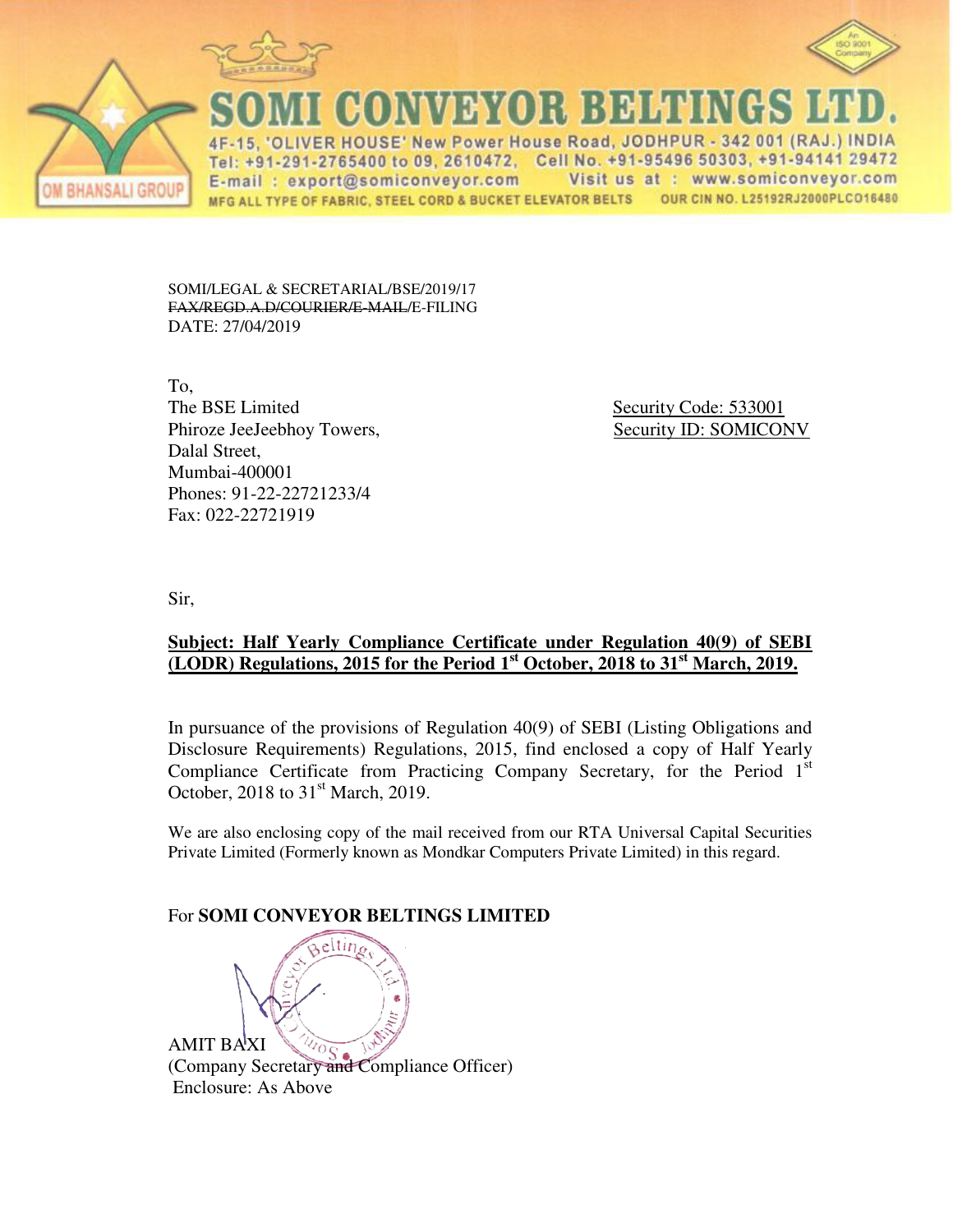

**CS. AVIJIT VASU B.Sc., M.COM, ACS Practicing Company Secretary** 

#### **CERTIFICATE UNDER REGULATION 40(9) OF THE SEBI (LODR) REGULATIONS, 2015**

### **FOR THE HALF YEAR ENDED 31ST MARCH, 2019**

I have examined all Share Transfer forms, Memorandum of Transfers, Registers, files and other documents relating to **SOMI CONVEYOR BELTINGS LIMITED (Company)** maintained by **UNIVERSAL CAPITAL SECURITIES PRIVATE LIMITED (RTA)** pertaining to transfer of equity shares of the company for the period from **01/10/2018** to **31/03/2019** for the purpose of issuing a Certificate as per Regulation 40(9) of the SEBI (Listing Obligations and Disclosure Requirements) Regulations, 2015, by, **SOMI CONVEYOR BELTINGS LIMITED** and based on the information provided by the Company, I hereby certify that the Company has delivered during half year ended on **31ST MARCH, 2019:**

A) Share Certificate (s) relating to the Shares Transfer form (s) received during the period from **01/10/2018** to **31/03/2019** as entered in the Memorandum of Transfers have been issued within one month from the respective date of lodgment of each form excepting those rejected on technical grounds.

B) Share Certificates in respect of requests for exchange of duplicate and split certificates have been issued within one month of lodgment.



**Date: 27/04/2019 CS AVIJIT VASU Place: Jodhpur Practicing Company Secretary ACS: 37968, CP. NO. 14198**